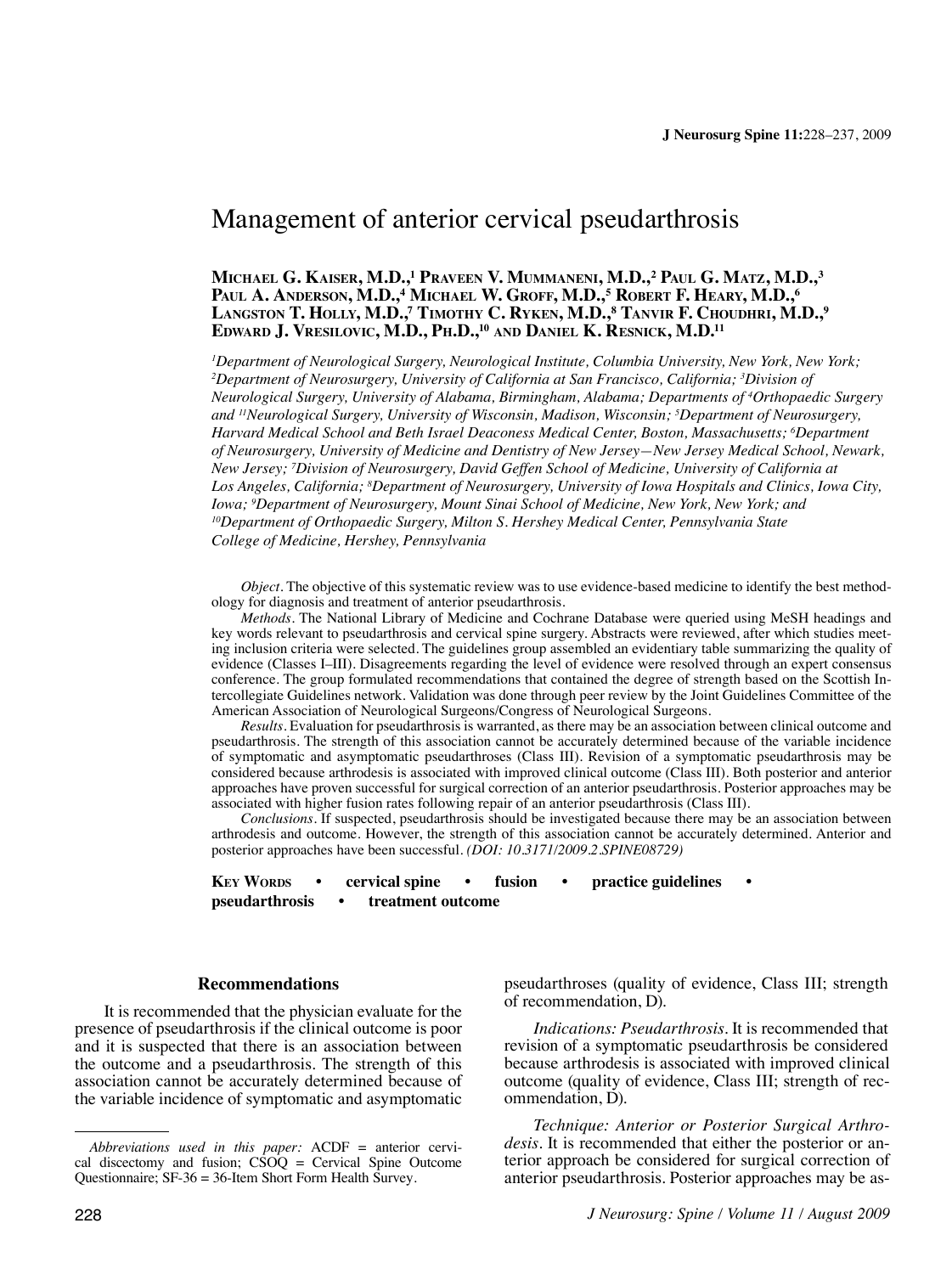### Management of anterior pseudarthrosis

sociated with higher fusion rates following repair of an anterior pseudarthrosis (quality of evidence, Class III; strength of recommendation, D).

#### **Rationale**

Spinal surgeons have commonly used the anterior cervical approach to treat a wide variety of pathological processes. Management strategies for pseudarthrosis are therefore necessary for effective treatment in these patients. Fusion and stabilization are often coupled in the anterior approach to preserve or enhance spinal alignment.1 The incidence of pseudarthrosis after an anterior cervical approach is used is dependent on the number of levels involved and ranges from 0 to 50%.2,6,13,15,17,18,20 Despite the widespread application of anterior plates, clinicians have not been able to eliminate the development of pseudarthrosis.11,24,25 Complaints associated with a cervical nonunion include persistent or recurrent axial neck pain, radiculopathy, and myelopathy. Development of a pseudarthrosis has also been associated with kyphotic deformity, potentially leading to pain and neurological deficits.

### **Search Criteria**

We completed a computerized search of the database of the National Library of Medicine and the Cochrane database between 1966 and 2007 using the MeSH search terms "cervical pseudo-arthrosis," "cervical spine AND fusion failure," and "cervical spine AND revision surgery." We limited the search to the English language and human subjects. A total of 362 citations were retrieved, and we reviewed the titles and abstracts from each of these references. We selected studies that investigated the clinical significance and treatment of cervical pseudarthrosis, and obtained additional articles from the bibliographies of the selected manuscripts. We selected 18 manuscripts that described the presentation and treatment of patients with a cervical nonunion. These are listed in an evidentiary summary and evaluation in Table 1. An expanded list of the manuscripts evaluated from the search is contained in the references section.

### **Scientific Foundation**

### *Clinical Presentation of Anterior Cervical Pseudarthrosis*

There is debate regarding the clinical impact of a pseudarthrosis after attempted cervical fusion. Several studies have indicated a poor correlation between clinical and radiographic outcome.

De Palma and Cooke<sup>8</sup> reviewed the results in 146 patients who underwent anterior cervical interbody fusion with at least 12 months of follow-up. Clinical assessment was based on a 4-tiered qualitative scale, based on complaints referable to the cervical spine and their impact on daily activities, and rated as excellent, good, fair, or poor. The authors documented nonunion based on the motion between the involved spinous processes observed on flexion-extension radiographs. Sixteen patients (10.9%) received a diagnosis of nonunion. Satisfactory results (including all patients with excellent, good, or fair outcomes) occurred in 93.5% of patients with nonunion and in 89.6% of the entire cohort. The authors concluded that a solid arthrodesis is not necessary for clinical success. When the data were carefully reviewed, however, the percent of patients observed to have an excellent or good outcome was 60.5% for the entire cohort and only 37.4% for patients in whom a nonunion developed. Including patients with a fair outcome in the category of clinical success dramatically affected this observation and was of questionable validity—particularly since the observations were based on a nonvalidated outcomes instrument without objective data.

White et al.<sup>26</sup> reviewed their series of 65 patients who underwent anterior cervical fusion for cervical spondylosis. Utilizing a qualitative, subjective categorical assessment, the authors reported an overall success rate of 90%. When stratifying patients based on the development of a pseudarthrosis, the success rate for nonunion was 53%, and with successful fusion was 75%. This difference was not statistically significant, however. Therefore, the authors concluded that, although desirable, successful arthrodesis was not necessary for clinical success. Despite the lack of statistical significance, the data suggested a potential relationship between poor outcome and nonunion. One possible explanation for the lack of significance could have been the small number of included patients. As with the Depalma and Cooke<sup>8</sup> study, there were significant limitations to this study, including the authors' subjective definition of clinical success and lack of an objective, validated outcomes assessment.

These 2 studies have been quoted as providing evidence against an association between nonunion and adverse outcome. Other reports have presented data supporting an association between fusion and improved outcomes. Brunton et al.<sup>4</sup> reviewed their series of 75 patients who underwent anterior cervical decompression and fusion for spondylotic disease and trauma, and reported a clinical success rate of 76% in patients with solid union, and only 5% in those with a documented pseudarthrosis. Bohlman and colleagues<sup>2</sup> reviewed 122 patients who underwent ACDF and observed a pseudarthrosis rate of 20%. The authors reported a good or excellent outcome in 93% of patients in whom a solid arthrodesis was achieved. Based on their reported data, it was impossible to determine the percent of patients in whom a similar outcome was achieved after a pseudarthrosis developed; however, only 33% were pain free, and the authors reported a statistically significant association between the presence of a pseudarthrosis and continued arm and neck pain ( $p < 0.01$ ). Newman<sup>17</sup> reviewed the case histories of 23 patients with documented pseudarthrosis. Seventy percent of the patients required further intervention due to persistent symptoms. Phillips et al.<sup>18</sup> reported that 67% of patients with a documented pseudarthrosis were symptomatic and 82% required further intervention. These authors reported clinical success in 100% of patients in whom solid fusion developed after the second operation. More recently, Carreon et al. $<sup>5</sup>$  reported their results in 120</sup> patients with symptomatic nonunion after ACDF. Four-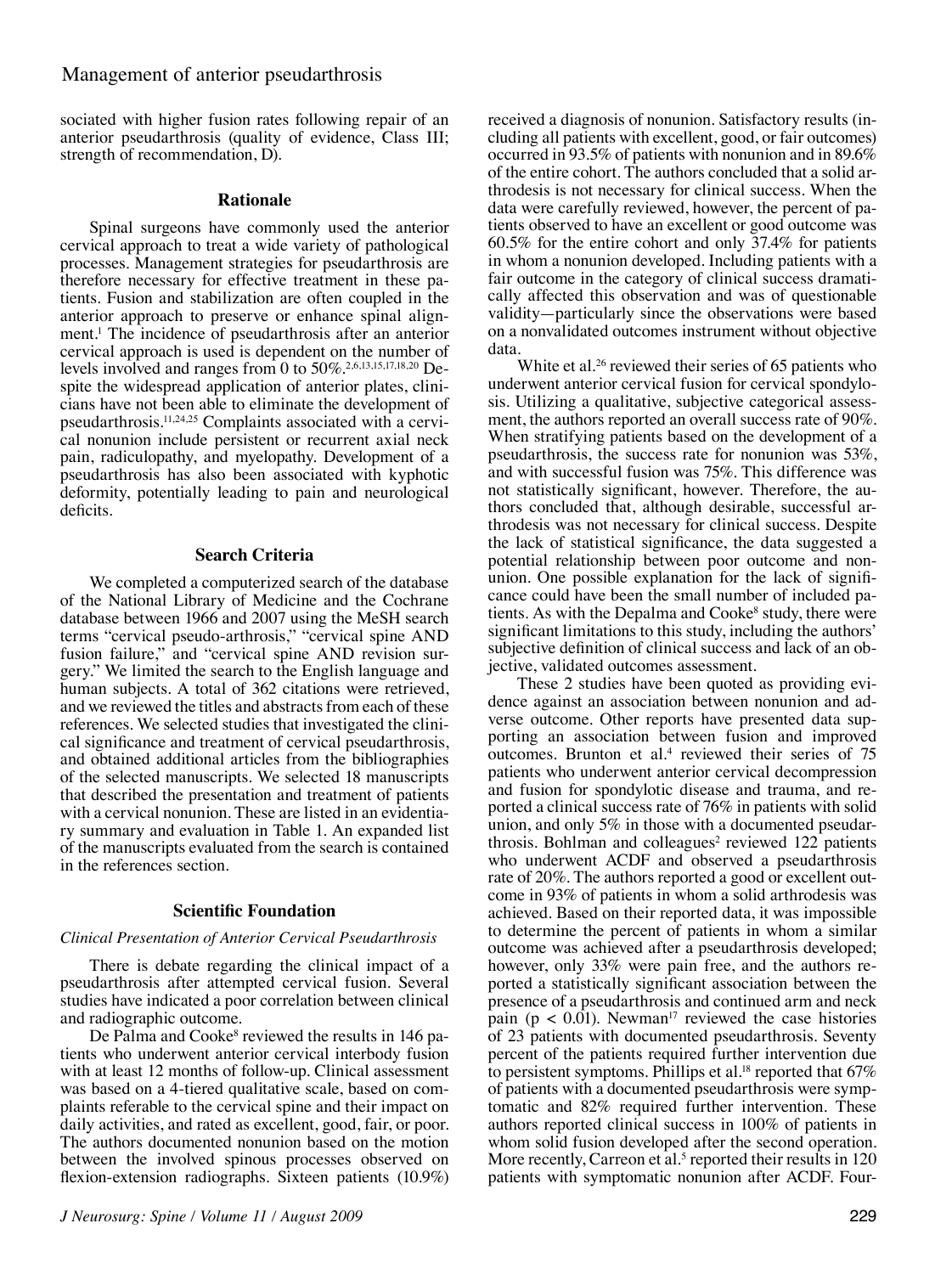### **TABLE 1: Evidentiary summary of studies regarding management of pseudarthrosis\***

| Authors<br>& Year               | Class | Description of Study                                                                                                                                                                                                                                                                                                                                                                                                                                                                                                                                                                                                                                                                                                                                                                                                                                                                                                                                                                                                                                                                                  | Comments                                                                                                                                                                                                                                                                                                                                                                                      |
|---------------------------------|-------|-------------------------------------------------------------------------------------------------------------------------------------------------------------------------------------------------------------------------------------------------------------------------------------------------------------------------------------------------------------------------------------------------------------------------------------------------------------------------------------------------------------------------------------------------------------------------------------------------------------------------------------------------------------------------------------------------------------------------------------------------------------------------------------------------------------------------------------------------------------------------------------------------------------------------------------------------------------------------------------------------------------------------------------------------------------------------------------------------------|-----------------------------------------------------------------------------------------------------------------------------------------------------------------------------------------------------------------------------------------------------------------------------------------------------------------------------------------------------------------------------------------------|
| White<br>et al.,<br>1973        | III   | The authors reviewed their series of 65 patients undergoing anterior cervical fu-<br>sions to determine factors associated w/ a successful outcome. Clinical outcome<br>was based on a 4-tiered, qualitative scale. Radiographic evidence of fusion<br>was based on bridging trabeculae across the graft-host interface or "relative"<br>immobility on dynamic views. A minimum FU of 2 yrs was required for inclusion.<br>Statistical significance was determined using the chi-square method. 73% of<br>patients w/ a solid union were considered to have an excellent or good outcome<br>while only 53% of nonunion patients achieved the same result. The difference<br>was not statistically significant. The authors concluded that fusion is desirable but<br>not necessary for clinical success.                                                                                                                                                                                                                                                                                              | This retrospective case series used non-<br>validated instruments to assess clinical &<br>radiographic outcome. The authors failed to<br>adequately account for possible confounding<br>factors. The majority of cases were indepen-<br>dently evaluated, but it is not known whether<br>assessment was blinded to fusion status.                                                             |
| Brun-<br>ton<br>et al.,<br>1982 | Ш     | The authors reviewed their series of 75 patients who underwent 88 anterior cervi-<br>cal procedures for various pathological conditions to determine the accuracy of<br>cine radiography as a means of determining the correct level for fusion. Clinical<br>outcome was based on a qualitative scale; however, the method of fusion deter-<br>mination was not described. The average FU was 4.5 yrs. A pseudarthrosis rate<br>of 22.7% was observed w/ 95% considered clinical failures. This compares to a<br>failure rate of 24% in patients obtaining a solid fusion. The authors concluded that<br>a solid arthrodesis was almost essential for a successful outcome.                                                                                                                                                                                                                                                                                                                                                                                                                           | This retrospective case series used non-<br>validated clinical outcomes instruments by<br>independent reviewers. It is not clear that<br>the reviewers were blinded to fusion status.<br>The method of fusion assessment was<br>inadequately described. The authors failed to<br>account for confounding factors. No statistical<br>analysis was performed.                                   |
| Lindsey<br>et al.,<br>1987      | Ш     | Described the outcome in a patient who presented w/ a nonunion after 2-level<br>ACDF. Nonunion was diagnosed based on a lucency observed on lateral tomo-<br>grams. The patient underwent posterior cervical wiring & fusion. At 18-mos FU<br>the patient was asymptomatic & demonstrated a circumferential fusion.                                                                                                                                                                                                                                                                                                                                                                                                                                                                                                                                                                                                                                                                                                                                                                                   | This is a case report of a single patient &<br>therefore of questionable value. The clinical<br>& radiographic criteria for success were not<br>defined.                                                                                                                                                                                                                                      |
| Fuji et<br>al.,<br>1986         | Ш     | The authors reviewed their series of 143 patients undergoing anterior cervical<br>fusions & observed a nonunion rate of 22%. 9 patients were selected for Tx, but<br>selection criteria were not described. The average FU was 26 mos. Radiographic<br>criteria of nonunion included a lucent zone between the graft & vertebral body<br>& motion detected on dynamic views. No clinical assessment was described.<br>All patients underwent posterior wiring w/o fusion; 78% fusion rate. The authors<br>concluded that posterior wiring w/o fusion was a viable option if the nonunion was<br>treated "shortly" after the index procedure, the previous graft was still present, &<br>osteosclerosis was observed on both sides of the radiolucent zone.                                                                                                                                                                                                                                                                                                                                            | This retrospective case series in a small<br>patient population was compromised by<br>significant selection bias. The method of<br>radiographic evaluation was subjective & of<br>questionable validity. The method of data<br>collection was not described, & no clinical<br>results were provided. The authors' conclu-<br>sions were primarily conjecture & not based<br>on adequate data. |
| Farey<br>et al.,<br>1990        | III   | The authors described 19 patients who presented w/ symptomatic anterior cervical<br>pseudarthrosis treated w/ a posterior decompression, stabilization, & fusion. 4 of<br>the 19 patients had multiple attempts at an anterior revision prior to the posterior<br>approach. Preop diagnosis of pseudarthrosis was based on a radiolucent gap<br>at the graft-host interface or absence of bridging bone trabeculae between<br>vertebral bodies. It is not clear if the same criteria were applied to assess fusion<br>after the posterior revision. Subjective assessment of preop symptom relief was<br>used as a measure of clinical outcome. The average FU was 44 mos, w/ clinical<br>& radiographic evaluations performed at regular intervals. A solid circumferential<br>fusion was achieved in 100% of patients. Significant clinical improvement was<br>observed in 95% of patients. Complications were limited to the graft harvest site.<br>The authors conclude that in the absence of myelopathy, the posterior approach<br>is the preferred Tx for an anterior cervical pseudarthrosis. | This retrospective case series of a limited num-<br>ber of patients was evaluated w/ nonvalidated<br>clinical outcomes instruments & incompletely<br>defined radiological criteria. The method of<br>data acquisition was not described. There<br>was no control group, & no statistical analysis<br>was performed.                                                                           |

(continued)

teen patients (12%) reported continued complaints related to persistent nonunion after the revision surgery.

These retrospective reviews appear to demonstrate an association between a poor clinical outcome and the development of a cervical nonunion. Unfortunately, studies that have attempted to describe the clinical presentation of a pseudarthrosis all suffer from similar limitations, most notably the lack of objective outcomes assessment. In no study was an adequate analysis of confounding factors performed to predict factors that correlate with poor outcome.

### *Surgical Intervention*

The presence of a cervical nonunion is not an absolute indication for operative intervention. Longitudinal studies documenting the natural history of pseudarthro-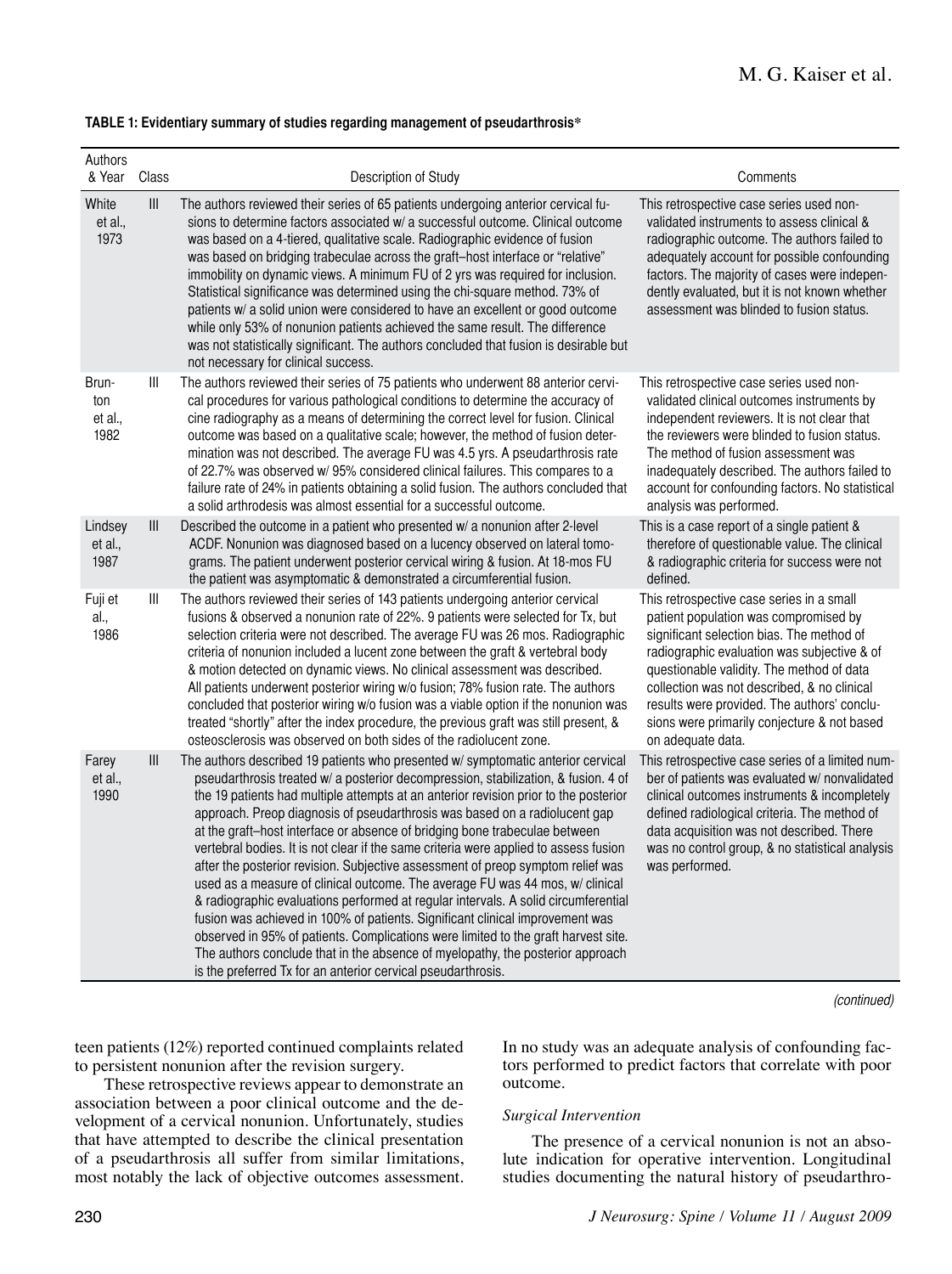| TABLE 1: Evidentiary summary of studies regarding management of pseudarthrosis* (continued) |  |  |  |
|---------------------------------------------------------------------------------------------|--|--|--|
|---------------------------------------------------------------------------------------------|--|--|--|

| Authors<br>& Year                 | Class        | Description of Study                                                                                                                                                                                                                                                                                                                                                                                                                                                                                                                                                                                                                                                                                                                                                                                                                                                                                                                                                                                                                                                                                                                                                                                                                       | Comments                                                                                                                                                                                                                                                                                                                                                                                                                                                                                                                                                   |
|-----------------------------------|--------------|--------------------------------------------------------------------------------------------------------------------------------------------------------------------------------------------------------------------------------------------------------------------------------------------------------------------------------------------------------------------------------------------------------------------------------------------------------------------------------------------------------------------------------------------------------------------------------------------------------------------------------------------------------------------------------------------------------------------------------------------------------------------------------------------------------------------------------------------------------------------------------------------------------------------------------------------------------------------------------------------------------------------------------------------------------------------------------------------------------------------------------------------------------------------------------------------------------------------------------------------|------------------------------------------------------------------------------------------------------------------------------------------------------------------------------------------------------------------------------------------------------------------------------------------------------------------------------------------------------------------------------------------------------------------------------------------------------------------------------------------------------------------------------------------------------------|
| Brodsky<br>et al.,<br>1992        | Ш            | This study compared the radiographic & clinical outcome of 34 patients presenting<br>w/ a symptomatic anterior pseudarthrosis treated w/ either a reoperative anterior<br>discectomy & iliac crest autograft or posterior wiring & onlay autologous iliac<br>crest. The average FU was 60 mos. Patients were evenly distributed between<br>the Tx alternatives. Clinical outcome was defined w/ a 4-point scale based on the<br>persistence of preop neurological signs & symptoms. Radiographic assessment<br>of fusion was based on the presence of bridging bone trabeculae, dissolution of<br>vertebral endplates, graft remodeling, & decreased posterior osteophytes. The fu-<br>sion rate in the posterior group was 94% & in the anterior group 76%. The clinical<br>outcome was rated as excellent or good in 88% in the posterior group & only 59%<br>in the anterior group. There was no mention of postop complications. The authors<br>concluded that the posterior approach was more effective than the anterior ap-<br>proach for treating failed anterior cervical fusions.                                                                                                                                                | This study is considered a poor-quality ob-<br>servational cohort study. Although the study<br>claims to have randomized patients, there<br>was no explanation of the randomization<br>scheme. The method of fusion assessment<br>was subjective & of questionable validity.<br>Nonvalidated clinical outcomes instruments<br>were utilized in a nonblinded fashion, w/o<br>a control group. No statistical analysis was<br>performed.                                                                                                                     |
| New-<br>man,<br>1993              | $\mathbb{I}$ | The case histories of 23 patients presenting w/ pseudarthrosis following anterior<br>cervical fusion were retrospectively reviewed. Diagnosis of nonunion was based<br>on persistent motion on dynamic radiographs. Clinical results were based on pa-<br>tients' self-assessment of pain relief, discontinuation of pain medication, & return<br>to normal activities. 16 of the 23 patients underwent revision surgery, 14 through a<br>repeated anterior approach & 2 via a posterior approach. 7 patients w/ persistent<br>neck pain declined surgery. 81% of patients achieved a solid arthrodesis & 69.2%<br>a successful outcome. There was no mention of surgical complications. The<br>authors concluded that their series supports the hypothesis that a good clinical<br>outcome is dependent on a solid arthrodesis.                                                                                                                                                                                                                                                                                                                                                                                                           | This was a retrospective case series of a<br>small number of patients compromised by<br>selection bias. The radiographic assess-<br>ment was subjective & of questionable<br>validity. Nonvalidated outcome assessment<br>was utilized & method of data collection not<br>disclosed. A valid comparison of surgical<br>approaches is impossible given the limited<br>number of patients.                                                                                                                                                                   |
| Shino-<br>miya<br>et al.,<br>1993 | Ш            | This is a retrospective review of 443 patients who underwent various anterior cervi-<br>cal procedures for numerous diagnoses in order to classify types of surgical failure<br>& discuss Tx strategies. 15 nonunions (3.4%) were diagnosed based on continued<br>mobility demonstrated on dynamic radiography, 14 following vertebrectomy across<br>multiple levels & 1 after a single-level fusion. 14 underwent a posterior fusion &<br>wiring & 1 patient underwent an anterior revision. 4 out of 5 w/ progressive com-<br>plaints, not defined, recovered. The clinical results of the remaining patients are<br>not described. There is no description of the radiographic results for the revision<br>procedures. The authors concluded that nonunion should be treated w/ a posterior<br>approach to prevent kyphotic deformity & possible neurological deterioration;<br>however, in their presence an anterior approach should be considered.                                                                                                                                                                                                                                                                                   | This retrospective case series provided little<br>objective information. The patient popula-<br>tion was poorly defined. There was no<br>explanation regarding the method of clinical<br>assessment. The clinical results were<br>incomplete, w/o any mention of radiographic<br>results of the revision procedures. No valid<br>conclusions regarding the efficacy of revision<br>surgery can be formulated.                                                                                                                                              |
| Bohl-<br>man<br>et al.,<br>1993   | $\mathbb{I}$ | Series of 122 patients who underwent ACDF for cervical spondylosis & radiculopa-<br>thy. Average FU of 6 yrs was obtained in 113 patients & 18 mos for the remaining<br>9 patients. An interspinous distance between vertebrae of ≤1 mm, observed on<br>dynamic radiographs, was considered a successful fusion. A qualitative clinical<br>assessment, in part performed by the operating surgeon, was based on location<br>& severity of pain, neurological deficit, pain medication use, & level of function.<br>Statistics were performed to determine the association between pseudarthrosis &<br>pain, sex, age, number of levels fused, & smoking. 24 patients (20%) demonstrat-<br>ed a nonunion; however, only 16 patients (67%) were symptomatic. Only 4 patients<br>presented w/ symptoms significant enough to warrant reoperation. There was a<br>significant association between the presence of a pseudarthrosis & postop pain.<br>The presence of a nonunion was highly correlated to multilevel procedure;<br>$(p < 0.01)$ however, correlation to tobacco use, although suggested, was not<br>shown to be significant ( $p = 0.08$ ). Neither the approach nor the results of the revi-<br>sion procedures was discussed. | This retrospective review provided data<br>regarding the incidence & presentation of<br>cervical nonunions. The study benefited from<br>a large patient cohort, extended FU period, &<br>a negligible dropout rate. Fusion assessment<br>was based on objective measures; however,<br>nonvalidated outcomes instruments were<br>used to assess clinical results. The operating<br>surgeons were involved w/ the data collec-<br>tion introducing the possibility of reporting<br>bias. No data regarding the outcome of<br>pseudarthrosis Tx was provided. |

# (continued)

sis do not exist. Asymptomatic patients may not require any intervention, and nonoperative management may be adequate in patients with mild symptoms. Nonoperative management, however, becomes more challenging when

symptoms attributed to a pseudarthrosis significantly affect the patient's quality of life. No study has been performed to determine the efficacy of conservative management in this patient population.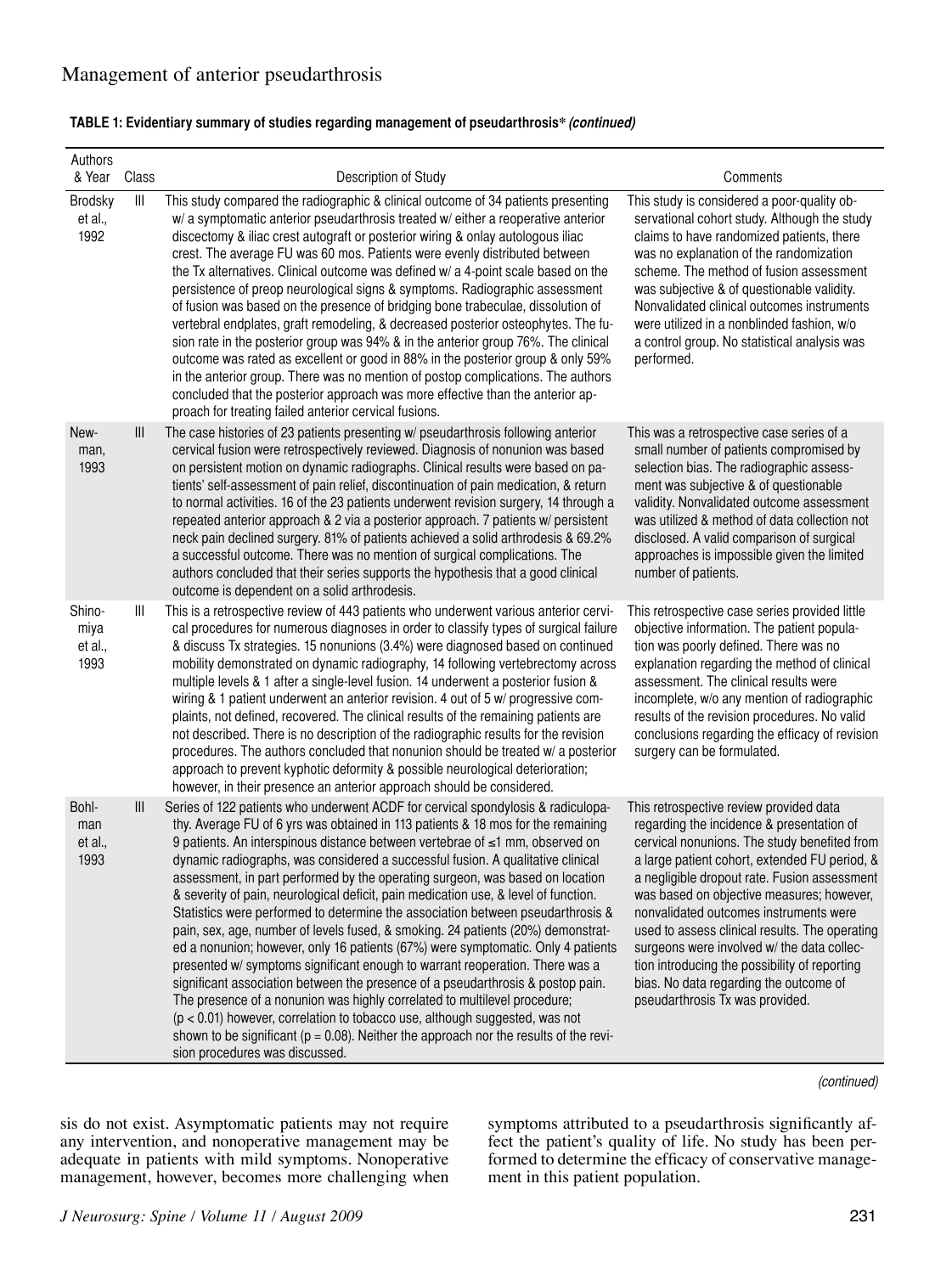### **TABLE 1: Evidentiary summary of studies regarding management of pseudarthrosis\* (continued)**

| Authors<br>& Year                  | Class          | Description of Study                                                                                                                                                                                                                                                                                                                                                                                                                                                                                                                                                                                                                                                                                                                                                                                                                                                                                                                                                                                                                                                                                                                                                                                                                                                                                                                                                                                                                                                                                                                                                                                                                                                                                                                                                     | Comments                                                                                                                                                                                                                                                                                                                                                                                                                                                                                                            |
|------------------------------------|----------------|--------------------------------------------------------------------------------------------------------------------------------------------------------------------------------------------------------------------------------------------------------------------------------------------------------------------------------------------------------------------------------------------------------------------------------------------------------------------------------------------------------------------------------------------------------------------------------------------------------------------------------------------------------------------------------------------------------------------------------------------------------------------------------------------------------------------------------------------------------------------------------------------------------------------------------------------------------------------------------------------------------------------------------------------------------------------------------------------------------------------------------------------------------------------------------------------------------------------------------------------------------------------------------------------------------------------------------------------------------------------------------------------------------------------------------------------------------------------------------------------------------------------------------------------------------------------------------------------------------------------------------------------------------------------------------------------------------------------------------------------------------------------------|---------------------------------------------------------------------------------------------------------------------------------------------------------------------------------------------------------------------------------------------------------------------------------------------------------------------------------------------------------------------------------------------------------------------------------------------------------------------------------------------------------------------|
| Lowery<br>et al.,<br>1995          | Ш              | This study describes a single surgeon's experience treating symptomatic anterior<br>cervical nonunion in 37 patients w/ either an anterior, posterior, or circumfer-<br>ential approach. 44 procedures were performed. The average FU was 28 mos,<br>performed at regular intervals, w/ no patient lost to FU. Clinical outcome was<br>based on self-assessment & analog pain scales for axial & appendicular pain.<br>Radiographic criteria for nonunion included lucency at the graft-host interface or<br>>2 mm motion on dynamic views at 12 mos after surgery. In the anterior group,<br>axial & appendicular pain decreased by 43 & 56%, respectively. Overall improve-<br>ment was reported in 40%. Solid fusion was observed in 45%; those patients not<br>obtaining a solid union ultimately required further revision surgery. 94% from the<br>posterior group achieved a solid arthrodesis, w/ 77% reporting improved axial<br>pain, 83% reporting improved appendicular pain, & 82% reporting an overall im-<br>provement. In the circumferential group, successful fusion was observed in 100%,<br>w/ a decrease in axial & appendicular pain observed in 68 & 65%, respectively.<br>Overall improvement was noted in 71% of the circumferential patient group. Hard-<br>ware failure was reported in 45% of the anterior group, 28% in the circumferential<br>group, & 12% in the posterior group. Complications included 1 CSF leak in the<br>anterior & circumferential group each, & 2 C-5 nerve root palsies, 1 permanent, in<br>the posterior group. The authors concluded that the posterior approach was more<br>effective & that the anterior approach should be reserved for deformity correction<br>or removal of significant hardware failures. | This retrospective case series utilized objec-<br>tive measures to assess fusion; however,<br>clinical outcome was based in part on<br>nonvalidated instruments. There was insuf-<br>ficient demographic data to account for<br>possible confounding factors. The method of<br>data collection & radiographic analysis was<br>not disclosed, introducing the possibility of<br>reporting bias. No control group was defined<br>& no statistical analysis was performed.                                             |
| <b>Zdeblick</b><br>et al.,<br>1997 | $\mathsf{III}$ | This study describes the radiographic & clinical outcome of 35 patients treated for<br>symptomatic anterior fusion failures. Patients were placed in 1 of 3 radiographic<br>categories: failure of the anterior arthrodesis w/o deformity, migration of the bone<br>graft, or kyphotic deformity. All patients underwent a repeat anterior cervical<br>approach. The extent of decompression & fusion was dependent on the degree<br>of spinal cord/nerve root impingement & kyphotic deformity. Iliac crest autograft<br>was used for limited or multilevel decompressions while fibular allograft for<br>greater than 2-level corpectomy. Radiographic outcome was assessed w/ static &<br>dynamic radiographs, using >2 mm of motion between the spinous process tips<br>as the criterion for nonunion. Clinical outcome was determined using a modified<br>Odom scale, incorporating radiographic data. The average FU was 44 mos. The<br>observed fusion rate was 97%. Outcome was considered excellent in 29 patients<br>(83%), good for 1 patient (3%), fair in 4 patients (11%), & poor in 1 patient (3%). 4<br>patients suffered transient complications; single recurrent laryngeal nerve palsy, 2<br>draining wounds at the graft harvest site, & 1 CSF leak. The authors conclude that<br>failed anterior cervical fusions can be successfully treated w/ a repeat anterior<br>approach.                                                                                                                                                                                                                                                                                                                                                                     | This retrospective case series utilized objec-<br>tive radiographic criteria; however, clinical<br>assessment was based on nonvalidated<br>modification of a commonly used outcome<br>instrument. There was insufficient demo-<br>graphic data to account for confounding fac-<br>tors. The presenting mode of failure varied<br>among patients, as well as the operative<br>approach. The method of data collection was<br>not defined, possibly involving the operating<br>surgeons & introducing reporting bias. |
| Coric<br>et al.,<br>1997           | Ш              | This study describes the clinical & radiographic outcomes of 19 patients treated<br>for symptomatic anterior cervical pseudarthrosis through a reoperative anterior<br>approach using allograft bone & plate stabilization. The mean FU was 22.4 mos<br>w/ a FU rate of 95%. Postop assessment of fusion was based on lateral dynamic<br>images using the following criteria: obliteration of disc space by bone trabeculae,<br>dissolution of the vertebral endplates, & evidence of graft remodeling. A modi-<br>fication of the Prolo scale was used to describe clinical outcome. Independent<br>physicians other than the primary surgeon performed final radiographic & clinical<br>evaluations. A 100% fusion rate was observed w/83.3% of patients demonstrating<br>an excellent or good outcome. 2 patients (10.5%) suffered transient hoarseness<br>that resolved. The authors concluded that an anterior revision approach utilizing<br>allograft & plate stabilization is an effective & safe method for treating an anterior<br>pseudarthrosis.                                                                                                                                                                                                                                                                                                                                                                                                                                                                                                                                                                                                                                                                                                             | This was a retrospective case series utilizing<br>a nonvalidated clinical outcomes instrument<br>& subjective radiographic criteria for fusion<br>assessment. There was no control group &<br>no evaluation regarding possible confound-<br>ing factors. The independent review of<br>clinical & radiographic data reduced the<br>possibility of reporting bias.                                                                                                                                                    |

(continued)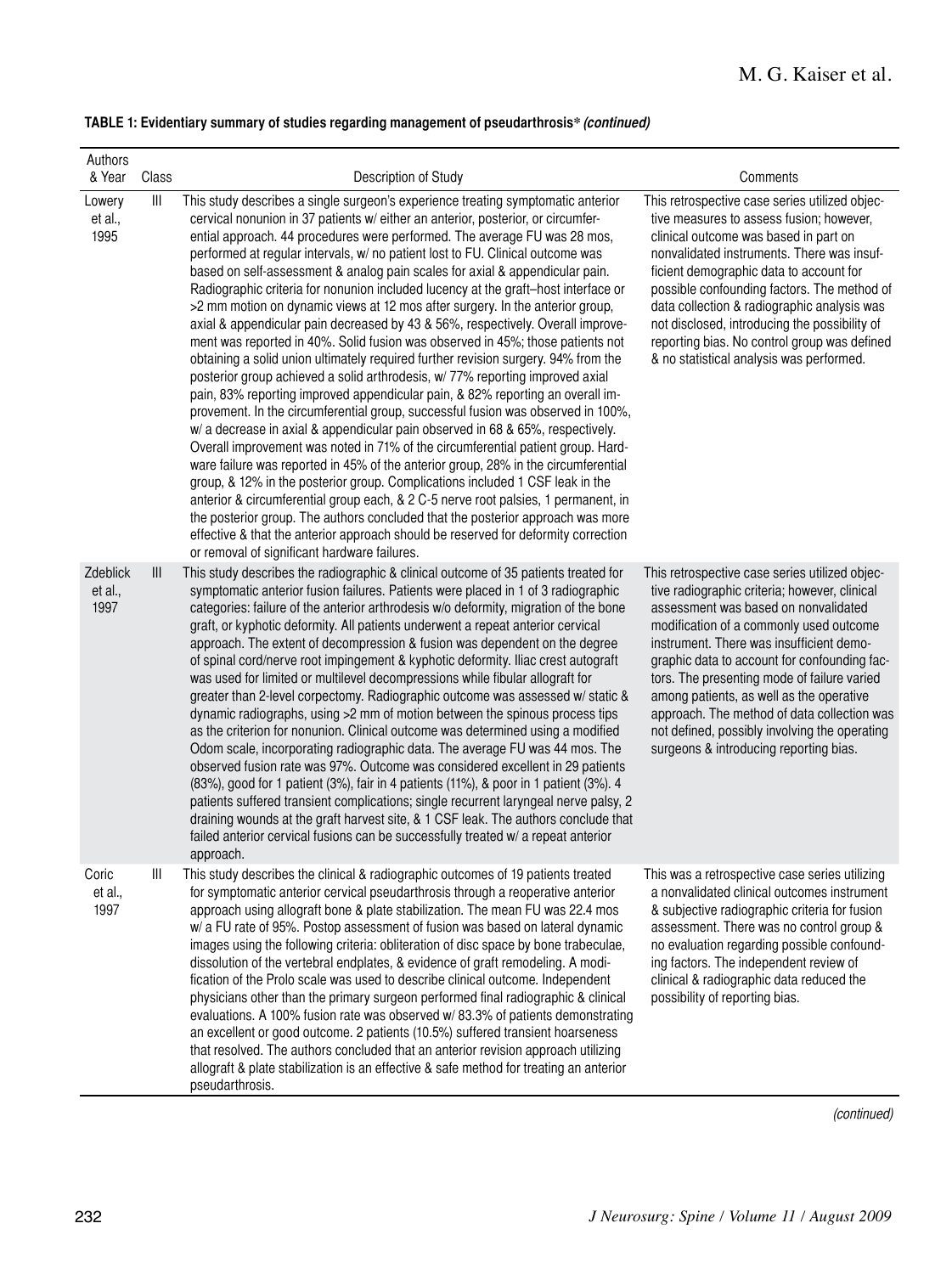|  | TABLE 1: Evidentiary summary of studies regarding management of pseudarthrosis* (continued) |  |
|--|---------------------------------------------------------------------------------------------|--|
|--|---------------------------------------------------------------------------------------------|--|

| Authors<br>& Year                | Class                              | Description of Study                                                                                                                                                                                                                                                                                                                                                                                                                                                                                                                                                                                                                                                                                                                                                                                                                                                                                                                                                                                                                                                                                                                                                                                                                                                                                                                                                                                                                                                                                                                                                                 | Comments                                                                                                                                                                                                                                                                                                                                                                                                                                                                                                                                                                                                                                                                    |
|----------------------------------|------------------------------------|--------------------------------------------------------------------------------------------------------------------------------------------------------------------------------------------------------------------------------------------------------------------------------------------------------------------------------------------------------------------------------------------------------------------------------------------------------------------------------------------------------------------------------------------------------------------------------------------------------------------------------------------------------------------------------------------------------------------------------------------------------------------------------------------------------------------------------------------------------------------------------------------------------------------------------------------------------------------------------------------------------------------------------------------------------------------------------------------------------------------------------------------------------------------------------------------------------------------------------------------------------------------------------------------------------------------------------------------------------------------------------------------------------------------------------------------------------------------------------------------------------------------------------------------------------------------------------------|-----------------------------------------------------------------------------------------------------------------------------------------------------------------------------------------------------------------------------------------------------------------------------------------------------------------------------------------------------------------------------------------------------------------------------------------------------------------------------------------------------------------------------------------------------------------------------------------------------------------------------------------------------------------------------|
| Phillips<br>et al.,<br>1997      | $\ensuremath{\mathsf{III}}\xspace$ | The authors performed a retrospective review to evaluate the long-term outcome<br>of 48 patients diagnosed w/ a pseudarthrosis following ACDF. The mean FU was<br>66 mos w/ clinical & radiographic assessment made at regular intervals. Clinical<br>results were based on the patient's assessment of pain relief, use of prescrip-<br>tion drugs, return to normal activities, & Odom's criteria. Diagnosis of nonunion<br>was based on a radiolucent gap at the graft-host interface, lack of bridging bone<br>trabeculae, or >2 mm of motion between spinous processes on flexion-extension<br>radiographs. Data were independently collected from physicians not involved<br>in patients' care. 16 patients required no further intervention at a mean of 5.1<br>yrs. 26 of the 32 symptomatic patients underwent revision surgery; however,<br>the data from only 22 patients, who had ≥12 mos FU, is reported. An anterior<br>revision was performed in 16 patients, w/ 14 (88%) achieving a successful fusion.<br>6 patients underwent a posterior fusion & 100% achieved a solid arthrodesis. All<br>patients w/ preop motor weakness noted improvement, 5 in the anterior group &<br>1 in the posterior group. Of the 20 patients achieving successful fusion following<br>the second surgery, 19 had an excellent outcome & 1 a good outcome based<br>on Odom's criteria. The 2 patients w/ a nonunion after revision anterior surgery<br>remained symptomatic. The authors concluded that surgical repair of symptomatic<br>pseudarthrosis leads to acceptable results. | This was a retrospective case series utilizing<br>objective radiographic & validated clinical<br>outcomes measures. The results are com-<br>promised by selection bias since patients<br>were excluded from the data analysis: 10<br>patients from the original 58 & 4 patients<br>from the 26 surgical patients, were not<br>adequately compared to the observational<br>cohort. Selection bias was also introduced<br>since operative procedure, anterior vs pos-<br>terior, was based on surgeon's preference.<br>There was no appropriate control group.<br>The data analysis did not account for pos-<br>sible confounders & no statistical analysis<br>was performed. |
| Siam-<br>banes<br>& Miz,<br>1998 | Ш                                  | This case series describes the Tx of 14 patients who presented w/ symptomatic<br>pseudarthrosis after anterior cervical fusion for spondylotic disease. All patients<br>underwent a posterior wiring & fusion. Radiographic FU was obtained in all 14<br>patients, but clinical data were only available for 9 patients, at an average of 3.6<br>yrs postop. The assessment of fusion was based on osseous bridging & incor-<br>poration of the anterior graft &/or posterior bone bridging across the intralaminar<br>space. Clinical evaluation was performed w/ visual analog scales & questionnaire<br>evaluating work status, pain medication use, & satisfaction. All patients achieved<br>a radiographic fusion, but clinical results were "good" & "fair" in 1 patient each<br>& "poor" in the remaining 7. 2 wound complications were observed. The authors<br>attributed the poor clinical outcome to socioeconomic factors, although no formal<br>evaluation was performed, & continue to support operative intervention for<br>nonunion.                                                                                                                                                                                                                                                                                                                                                                                                                                                                                                                                 | This was a case series of a limited number of<br>patients w/ a significant no. lost to FU (36%).<br>Outcomes were based on nonvalidated<br>clinical measures & subjective radiographic<br>criteria. The method of data collection was<br>not disclosed. The conclusions are not sup-<br>ported by the data.                                                                                                                                                                                                                                                                                                                                                                 |
| <b>Tribus</b><br>et al.,<br>1999 | Ш                                  | This series of 16 patients was treated for symptomatic anterior cervical pseud-<br>arthrosis via an anterior approach. The average FU period was 19.2 mos, w/<br>no patient lost to FU. 75% of patients underwent resection of pseudarthrosis,<br>autologous iliac crest bone grafting, & plate stabilization across a single level.<br>Fusion assessment was graded on a 5-point scale based on qualitative criteria<br>obtained from lateral flexion-extension radiographs. Clinical outcome was based<br>on self-assessment questionnaires regarding activities of daily living, medication<br>use, pain, & work status. "Stability" was reported in all patients; however, a defini-<br>tive fusion rate was not disclosed. 75% of patients reported pain improvement, 5<br>of 7 patients reported resolution of preop weakness, & 69% were judged to have<br>good or excellent clinical result. Persistent dysphagia was observed in 1 patient.<br>The authors concluded that w/ the proper patient selection an anterior revision for<br>failed cervical fusion is an effective Tx alternative.                                                                                                                                                                                                                                                                                                                                                                                                                                                                                | This is a retrospective case series utilizing<br>nonvalidated clinical outcomes instruments<br>& subjective radiographic criteria. The<br>fusion rate is unknown since the authors<br>did not indicate which radiographic "grade"<br>constitutes a solid arthrodesis. It was impos-<br>sible to verify the authors' observation of<br>clinical success, because this definition is<br>not provided. The method of data collection<br>& radiographic review was not described,<br>introducing possible reporting bias.                                                                                                                                                       |

(continued)

Once the decision has been made to operate, the clinician and patient have the choice of either an anterior or posterior approach. If an anterior approach was previously attempted, avoidance of scar tissue compromising the natural tissue planes is a potential advantage to the posterior approach. The posterior approach essentially eliminates the risk of soft-tissue injury, leading to swallowing dysfunction and recurrent laryngeal nerve injury. The posterior approach also provides a fresh surface for fusion formation and internal fixation; however, it may be less effective in the presence of a kyphosis, anterior graft migration, or worsening neurological function due to a prominent ventral pathological entity. An anterior approach avoids the dissection of the posterior cervical musculature, leading to decreased postoperative discomfort. Our review of the literature yielded anecdotal evidence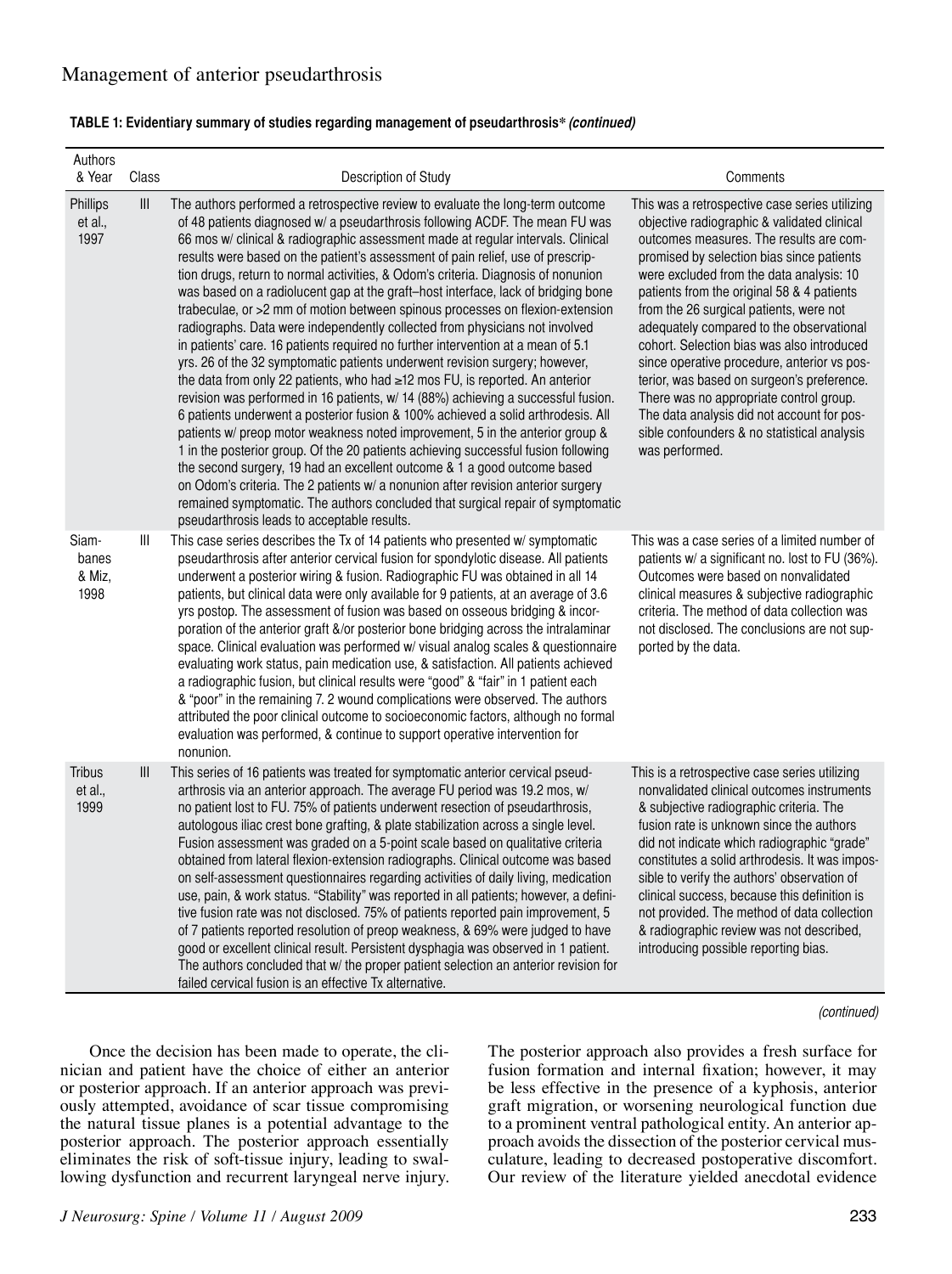### **TABLE 1: Evidentiary summary of studies regarding management of pseudarthrosis\* (continued)**

| Authors<br>& Year          | Class                              | Description of Study                                                                                                                                                                                                                                                                                                                                                                                                                                                                                                                                                                                                                                                                                                                                                                                                                                                                                                                                                                                                                                                                                                                                                                                                                                                                                                                                                                                                                                                                                                                                                                                                                                                                                                                                            | Comments                                                                                                                                                                                                                                                                                                                                                                                                                                                                                                                                            |
|----------------------------|------------------------------------|-----------------------------------------------------------------------------------------------------------------------------------------------------------------------------------------------------------------------------------------------------------------------------------------------------------------------------------------------------------------------------------------------------------------------------------------------------------------------------------------------------------------------------------------------------------------------------------------------------------------------------------------------------------------------------------------------------------------------------------------------------------------------------------------------------------------------------------------------------------------------------------------------------------------------------------------------------------------------------------------------------------------------------------------------------------------------------------------------------------------------------------------------------------------------------------------------------------------------------------------------------------------------------------------------------------------------------------------------------------------------------------------------------------------------------------------------------------------------------------------------------------------------------------------------------------------------------------------------------------------------------------------------------------------------------------------------------------------------------------------------------------------|-----------------------------------------------------------------------------------------------------------------------------------------------------------------------------------------------------------------------------------------------------------------------------------------------------------------------------------------------------------------------------------------------------------------------------------------------------------------------------------------------------------------------------------------------------|
| Kuhns<br>et al.,<br>2005   | $\ensuremath{\mathsf{III}}\xspace$ | Series of 33 patients presenting w/ symptomatic anterior cervical pseudarthrosis<br>treated w/ a posterior approach. A posterior decompression was performed in 18<br>patients presenting w/ radiculopathy, & all patients underwent posterior stabiliza-<br>tion, w/ either lateral mass fixation or spinous process wiring, & arthrodesis, w/<br>either autologous iliac crest or locally harvested bone. The average FU was 46<br>mos. Fusion assessment was based on static & dynamic radiographs utilizing<br>the following criteria for nonunion: a radiolucent gap at the graft-host interface,<br>lack of bridging osseous trabeculae, &/or >2 mm of motion between spinous<br>processes on flexion-extension images. Clinical outcome was assessed utilizing<br>select measures from the CSOQ, the upper extremity & hand scale from the<br>AIMS2, & SF-36, although no preop data was recorded. 25 of 33 patients (76%)<br>completed the outcomes questionnaires, & all 33 patients underwent radiographic<br>fusion assessment. A solid arthrodesis was observed in 100% of patients. Based<br>on the CSOQ scale, pain was reported as absent or mild in 52%, "discomforting"<br>in 20%, & severe in 28%. Both the SF-36 & AIMS2 scores correlated w/ the CSOQ<br>data. 72% of patients who completed the outcomes questionnaires were satisfied<br>w/ their results. The only complication was related to a retained drain that required<br>surgical removal prior to discharge. The authors concluded that the posterior<br>approach is a reliable Tx alternative for failed anterior cervical fusion, but both<br>patient & surgeon must be aware that a relatively high percentage of patients will<br>continue to suffer from significant pain. | This is a retrospective case series utilizing<br>validated outcomes instruments & objective<br>radiographic criteria for fusion assess-<br>ment. Radiographs were independently<br>reviewed. Only 76% of patients completed<br>the outcomes questionnaires & analysis was<br>performed to account for possible confound-<br>ing factors. The Tx effect of surgery cannot<br>be determined since no patient completed<br>the questionnaires prior to the revision<br>surgery & there is no control group.                                            |
| Carreon<br>et al.,<br>2006 | Ш                                  | The authors compared the outcome in 120 patients who underwent either an ante-<br>rior or posterior approach for repair of anterior cervical pseudarthrosis. Review of<br>hospital & office records was performed to determine demographic data, surgical<br>data, fusion status, & surgical revision rate. Revision surgery involved harvesting<br>of autologous iliac crest & either anterior plate stabilization or posterior wiring or<br>lateral mass fixation. 27 patients underwent an anterior approach & 93 the poste-<br>rior approach, w/ similar demographic data (tobacco use, sex distribution, number<br>of surgical levels). Nonunion requiring reoperation occurred in 44% of the anterior<br>group & in only 2% of the posterior group. The complication rate was 4% in the<br>anterior group & 8% in the posterior group. The posterior group demonstrated<br>greater intraoperative blood loss & longer hospital stay. The authors concluded<br>that the posterior approach was more successful for repair of an anterior cervical<br>pseudarthrosis.                                                                                                                                                                                                                                                                                                                                                                                                                                                                                                                                                                                                                                                                                       | This was a retrospective chart review.<br>Patients were not randomized between sur-<br>gical approaches, and anterior revision was<br>reserved for cases involving a neurological<br>deficit or kyphosis; therefore, significant<br>selection bias exists. There were insufficient<br>data to determine radiographic outcome<br>& no data regarding clinical outcome were<br>provided. There was no control group &<br>no statistical analysis was performed. It is<br>impossible to construct a valid comparison<br>between surgical alternatives. |
| Neo et<br>al.,<br>2006     | Ш                                  | This study described the radiographic outcome in 6 patients treated w/ a spinous<br>process fixation plate for anterior cervical fusion failure, including graft dislodge-<br>ment & plate migration. Patients were followed up for ≥18 mos. In addition to the<br>spinous process fixation plate, a variety of anterior revision procedures were<br>performed, either removal or replacement of anterior plate & interbody graft. Con-<br>solidation of the anterior graft was observed in all cases. The authors concluded<br>that the spinous process fixation plate is safe & a viable alternative for salvage<br>operations for anterior cervical nonunions.                                                                                                                                                                                                                                                                                                                                                                                                                                                                                                                                                                                                                                                                                                                                                                                                                                                                                                                                                                                                                                                                                               | This was a retrospective case series involving<br>a very small patient population, subjective<br>criteria for radiographic fusion assessment,<br>& numerous operative approaches. No<br>clinical data were provided, & there was no<br>control group. At best, this study dem-<br>onstrated the feasibility of this construct;<br>however, valid conclusions regarding the<br>efficacy cannot be formulated.                                                                                                                                        |

\* The criteria for scoring each manuscript into a class are described in Introduction and Methodology: Guidelines for the Surgical Management of Cervical Degenerative Disease, which appears in this issue of the Journal of Neurosurgery: Spine. Abbreviations: AIMS2 = Arthritis Impact Measurement Scales-2; FU = follow-up.

in support of both approaches. Although the authors of several studies have performed a direct comparison, it is difficult to formulate valid conclusions because of the limitations of the study designs.

### *Evidence Supporting the Anterior Approach*

A number of retrospective series have documented

the outcome of anterior cervical revisions. Coric et al.7 reviewed their series of 19 patients who presented with pseudarthrosis after undergoing ACDF without plate stabilization. Allograft iliac crest bone was used in conjunction with anterior plate stabilization from 1 to 3 levels. The authors measured clinical outcome utilizing a modified Prolo scale, including both functional and economic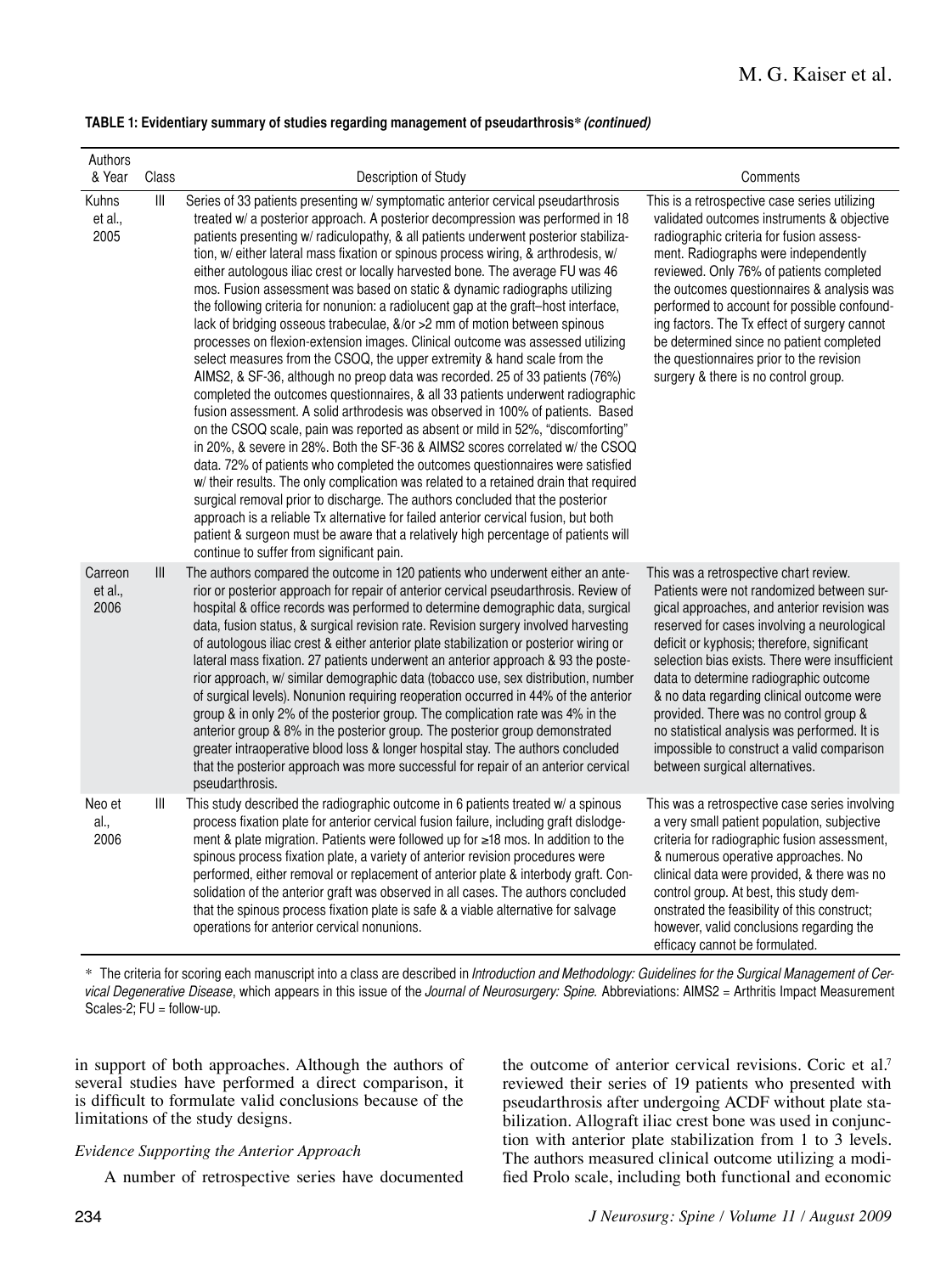# Management of anterior pseudarthrosis

measures. Radiographic assessment of fusion was based on a qualitative description of graft incorporation. A physician not involved with the surgery performed both the clinical and radiographic assessment. One patient died of unrelated causes 4 months after surgery; the remaining 18 patients demonstrated solid fusion across 28 levels, however. The authors reported an excellent or good outcome in 83.3% of patients and a fair or poor outcome in 16.7%. Two patients (10.5%) demonstrated transient hoarseness following surgery. The authors concluded that anterior revision for anterior cervical nonunion, utilizing allograft bone grafts and plate stabilization, was a safe and effective surgical alternative. This study was limited by its retrospective design, small patient population, subjective fusion criteria, and use of a nonvalidated outcomes instrument (the Prolo scale was modified and originally validated for lumbar disease<sup>19</sup>). The independent review reduces the potential of reporting bias, but it is not clear whether the assessment was made in a blinded fashion. This study is classified as Class III medical evidence.

Zdeblick et al.<sup>27</sup> reported the results in 35 patients who underwent repeated anterior fusion with either iliac crest autograft or allograft fibular strut placement for nonunion of discectomy or corpectomy, without plate stabilization. The authors report a 97% fusion rate with 86% achieving an excellent or good outcome based on modified Odom's criteria. Tribus et al.<sup>23</sup> investigated the outcome of anterior cervical revision in 19 patients and reported an overall success rate of 69%. A 5-point grading system, based on subjective assessment of graft incorporation and motion, was used to evaluate fusion. The authors considered all patients to be stable; however, it was difficult to determine the fusion rate since the authors failed to define a solid arthrodesis. The validity of the conclusions was questionable because of the study's retrospective design, heterogeneous patient population, surgical technique, use of subjective clinical and radiographic outcomes measures, potentially biased method of data collection, and insufficient analysis of confounding factors.

### *Evidence Supporting the Posterior Approach*

As stated previously, treating an anterior cervical nonunion through a de novo posterior approach has theoretical and practical advantages and may have contributed to the greater volume of published case series. In many respects, however, these reports suffer from the same limitations as those describing anterior revision, including retrospective study design, lack of appropriate controls, limited patient populations, subjective clinical and fusion assessment, selection and reporting bias, and inadequate evaluation of confounding factors.

Farey et al.<sup>9</sup> described the outcome in 19 patients treated for symptomatic anterior nonunion with posterior decompression, wire stabilization, and fusion. The authors reported circumferential fusion in 100%, with 95% demonstrating clinical improvement. Complications were limited to the iliac crest harvest site. In 1998, Siambanes and Miz<sup>22</sup> published their results in their series of 14 patients who underwent posterior wiring and fusion for failed anterior fusions. Radiographic follow-up was available in all patients; however, only 9 patients completed the clinical evaluation at an average follow-up interval of 3.6 years. Radiographic fusion was achieved in all patients, but a poor outcome was reported in 78%. The authors speculated that the poor outcome was related to socioeconomic factors, without providing any evidence to support this claim.

Kuhns and associates $12$  published a retrospective review describing the outcome in 33 patients in whom a posterior approach was used. In contrast to many of the previous reports, this study used validated clinical outcomes measures and objective radiographic criteria to assess fusion. Radiographs were independently reviewed; however, the authors did not describe the method of clinical data collection. Unfortunately, only 76% of patients completed the clinical assessment. All patients achieved a solid arthrodesis. Based on the CSOQ, pain was absent or mild in 52%, "discomforting" in 20%, and severe in 28% of patients. The results of the SF-36 and Arthritis Impact Measurement Scales-2 correlated with the CSOQ results. Seventy-two percent of patients were satisfied with the surgical results. Unfortunately, no preoperative assessment was performed, and it is therefore impossible to determine the treatment effect of surgery.

### *Comparison of Anterior and Posterior Approaches*

A limited number of studies have compared the radiographic and clinical outcome between an anterior and posterior approach. No well-designed trial has been performed; therefore, determining the superiority of one technique is difficult, if not impossible. These retrospective series are limited by selection and reporting bias, utilization of nonvalidated outcomes measures, subjective radiographic assessment, and a lack of appropriate statistical evaluation.

In 1992, Brodsky et al.<sup>3</sup> compared the outcome in 34 patients who underwent either a reoperative anterior discectomy with iliac crest autograft, or a posterior wiring and onlay autologous iliac crest. Although the authors randomized patient group assignments, they did not detail the method for randomization. The authors reported a 94% fusion rate with the posterior approach compared to 76% after an anterior revision. The authors reported an excellent or good outcome in 88% of patients who underwent a posterior revision and only in 59% after anterior revision. Clinical assessment was based on nonvalidated outcomes measures and the rate of fusion was based on subjective criteria; no statistical analysis was reported. Despite these limitations, the authors concluded that the posterior approach was more effective.

Lowery et al.<sup>14</sup> reported on the outcome in 37 patients after 44 revision procedures with either an anterior, posterior, or circumferential approach. In the anterior group, axial and appendicular pain decreased by 43 and 56%, respectively. Reported overall improvement was 40%. The authors reported solid fusion in 45% of patients. Patients in whom solid union was not obtained ultimately required further revision surgery. A solid arthrodesis was achieved in 94% of patients in the posterior group, with improved axial pain in 77%, improved appendicular pain in 83%, and overall improvement in 82%. In the circumferential group, the authors reported successful fusion in 100% of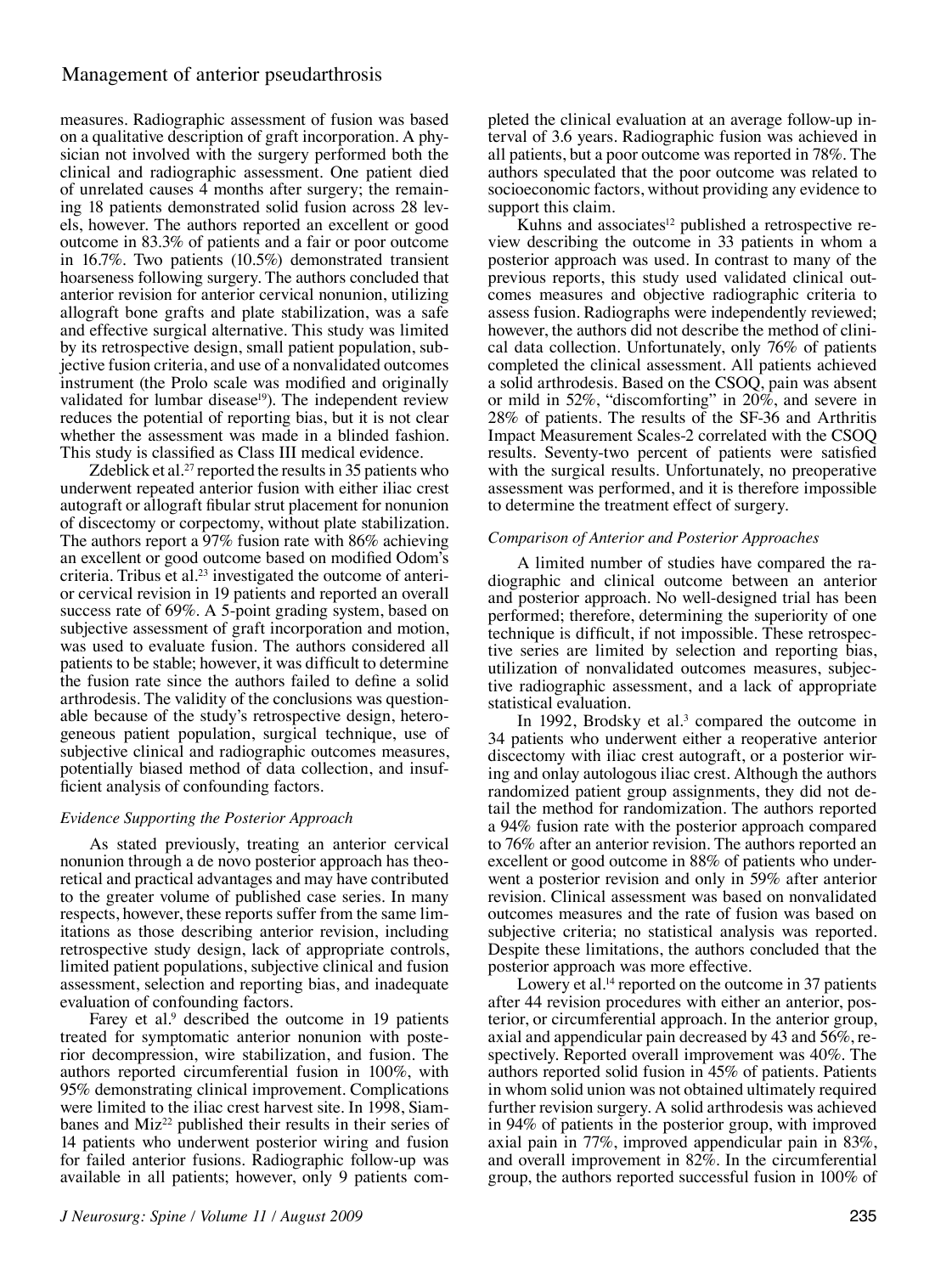patients with a decrease in axial and appendicular pain observed in 68 and 65%, respectively. The overall improvement rate for the circumferential group was 71%. The authors reported a 45% rate of hardware failure for the anterior group, 28% for the circumferential group, and 12% for the posterior group. Complications included 1 CSF leak in the anterior and circumferential group each. There were 2 C-5 nerve root palsies in the posterior group, 1 of which was permanent. Although objective radiographic criteria were used for fusion assessment, clinical outcome was based on nonvalidated measures. The authors did not account for possible confounders and no statistical analysis was performed. The authors concluded that the posterior approach was the treatment of choice.

Phillips et al.<sup>18</sup> performed a retrospective review in 48 patients with documented pseudarthrosis following ACDF. Thirty-two patients (67%) were symptomatic and 26 underwent a revision procedure. Only 22 patients completed the minimal follow-up period of 12 months. Sixteen patients underwent an anterior revision with 88% achieving a successful fusion. Posterior revision surgery was performed in 6 patients, and solid arthrodesis was achieved in 100%. The authors did not compare clinical results between treatments; however, the 2 patients with nonunion in the anterior group remained symptomatic. All patients in whom solid fusion was achieved reported an excellent or good outcome based on Odom's criteria. Surgeon preference dictated treatment allocation, which introduced selection bias, and there was no reported statistical analysis. The authors did not comment on the superiority of 1 approach over the other but concluded that operative intervention for symptomatic nonunion leads to acceptable results.

Finally, Carreon and colleagues<sup>5</sup> compared the results in 27 patients who underwent anterior revision surgery to those in 93 patients who underwent a posterior approach for an anterior nonunion. Anterior revision included anterior plate stabilization and harvesting of iliac crest autograft, while the posterior approach involved posterior wiring, lateral mass fixation, or a combination of techniques. Nonunion necessitating another operation after the revision procedure occurred in 44% of patients in the anterior group and only 2% of those in the posterior group. The complication rates were 4 and 8% in the anterior and posterior groups, respectively. Data regarding clinical outcome were not reported. The authors concluded that the posterior approach was more effective for treating an anterior nonunion. The validity of this conclusion was questionable, however, given the lack of clinical data and patient randomization between treatment groups. The surgeon selected the anterior approach for cases involving a neurological deficit or kyphotic deformity, introducing significant selection bias. There was no statistical analysis.

### **Summary**

Retrospective case series that are limited due to selection bias, use of nonvalidated clinical measures, subjective radiographic evaluations, reporting bias, and insufficient statistical analysis appear to form the basis of the current opinion regarding the presentation and treatment of anterior cervical pseudarthrosis. The authors of these studies suggest an association between poor clinical outcome and the presence of a pseudarthrosis. Many patients who have undergone operative intervention for pseudarthrosis and ultimately obtained a solid arthrodesis have demonstrated clinical improvement. However, current studies have not been able to determine the prognostic factors that would indicate a favorable outcome. Reoperative anterior and posterior approaches appear to be viable surgical alternatives. Valid conclusions regarding the superiority of one approach over another are debatable; however, the limited data suggests that the posterior approach may have a greater potential for solid arthrodesis and clinical improvement.

#### **Disclosure**

Administrative costs of this project were funded by the Joint Section on Disorders of the Spine and Peripheral Nerves of the American Association of Neurological Surgeons and Congress of Neurological Surgeons. No author received payment or honorarium for time devoted to this project. Dr. Resnick owns stock in Orthovita. Dr. Matz receives support from the Kyphon Grant for Thoracolumbar Fracture Study, and an advisory honorarium from Synthes for the cadaver laboratory. Dr. Heary receives support from DePuy Spine and Biomet Spine, and receives royalties from DePuy Spine and Zimmer Spine. Dr. Groff is a consultant for DePuy Spine. Dr. Mummaneni is a consultant for and receives university grants from DePuy Spine and Medtronic, Inc., and is a patent holder in DePuy Spine. Dr. Anderson is an owner of, consultant for, and stockholder of Pioneer Surgical Technology; a consultant for and receives non–study related support from Medtronic, Inc.; and is a patent holder in Stryker. The authors report no other conflicts of interest concerning the materials or methods used in this study or the findings specified in this paper.

#### **References**

- 1. Angevine PD, Arons RR, McCormick PC: National and regional rates and variation of cervical discectomy with and without anterior fusion, 1990-1999. **Spine 28:**931–939, 2003
- 2. Bohlman HH, Emery SE, Goodfellow DB, Jones PK: Robinson anterior cervical discectomy and arthrodesis for cervical radiculopathy. Long-term follow-up of one hundred and twenty-two patients. **J Bone Joint Surg Am 75:**1298–1307, 1993
- 3. Brodsky AE, Khalil MA, Sassard WR, Newman BP: Repair of symptomatic pseudarthrosis of anterior cervical fusion. Posterior versus anterior repair. **Spine 17:**1137–1143, 1992
- 4. Brunton FJ, Wilkinson JA, Wise KS, Simonis RB: Cine radiography in cervical spondylosis as a means of determining the level for anterior fusion. **J Bone Joint Surg Br 64:**399–404, 1982
- 5. Carreon L, Glassman SD, Campbell MJ: Treatment of anterior cervical pseudarthrosis: posterior fusion versus anterior revision. **Spine J 6:**154–156, 2006
- 6. Connolly ES, Seymour RJ, Adams JE: Clinical evaluation of anterior cervical fusion for degenerative cervical disc disease. **J Neurosurg 23:**431–437, 1965
- 7. Coric D, Branch CL Jr, Jenkins JD: Revision of anterior cervical pseudarthrosis with anterior allograft fusion and plating. **J Neurosurg 86:**969–974, 1997
- 8. De Palma AF, Cooke AJ: Results of anterior interbody fusion of the cervical spine. **Clin Orthop Relat Res 60:**169–185, 1968
- 9. Farey ID, McAfee PC, Davis RF, Long DM: Pseudarthrosis of the cervical spine after anterior arthrodesis. Treatment by